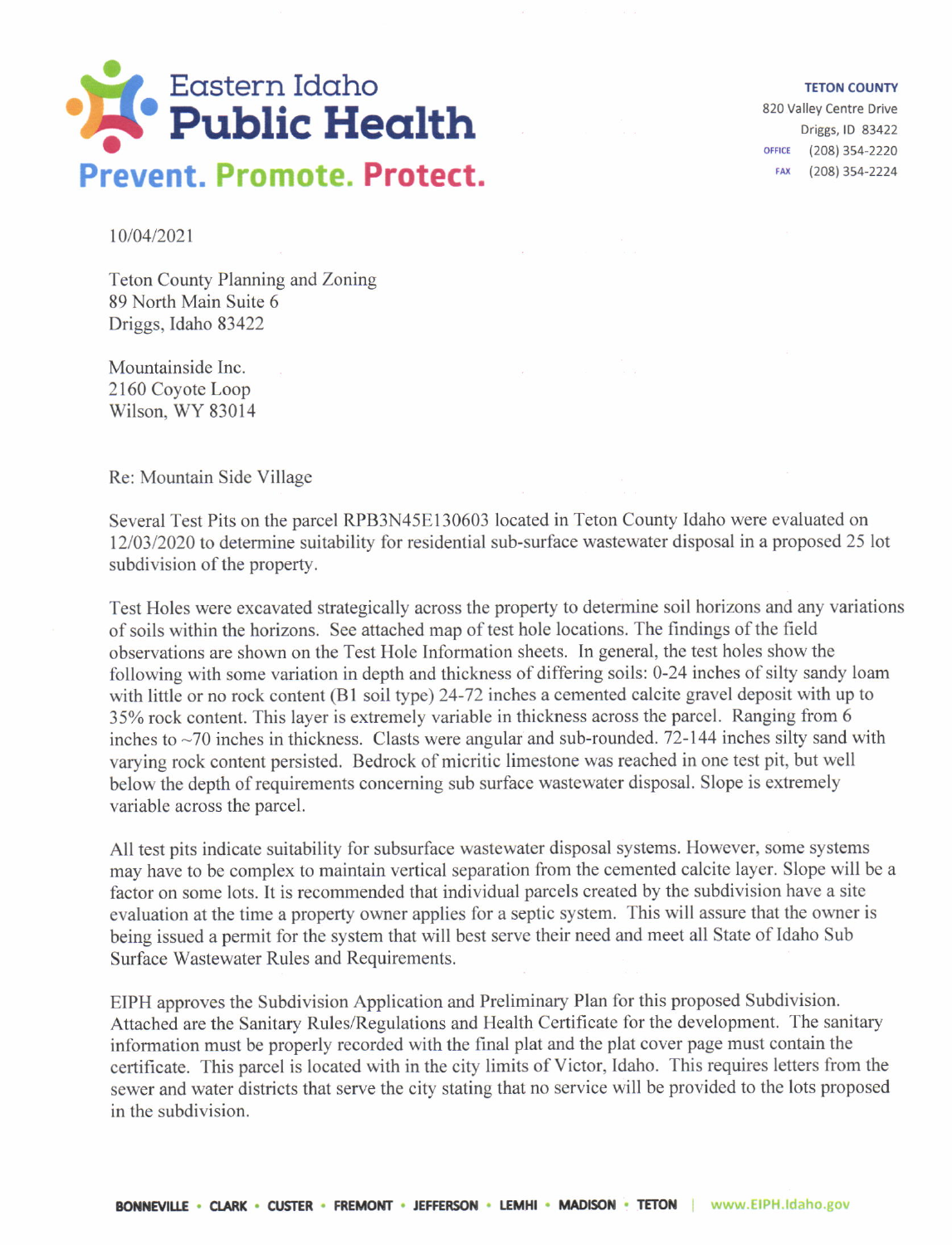A copy of the final plat is to be provided to EIPH at the time the Health Certificate is signed. The application fee balance will also be collected prior to signing the Health Certificate. If this application /plan changes for any reason, please coordinate those changes in advance with Karhleen Price, Driggs Office. Eastem Idaho Public Health.

Thank you, Kathle

Kathleen Price REHS/MSG Easrem Idaho Public Health District  $kprice@eiph.idaho.gov$ 208-354-2220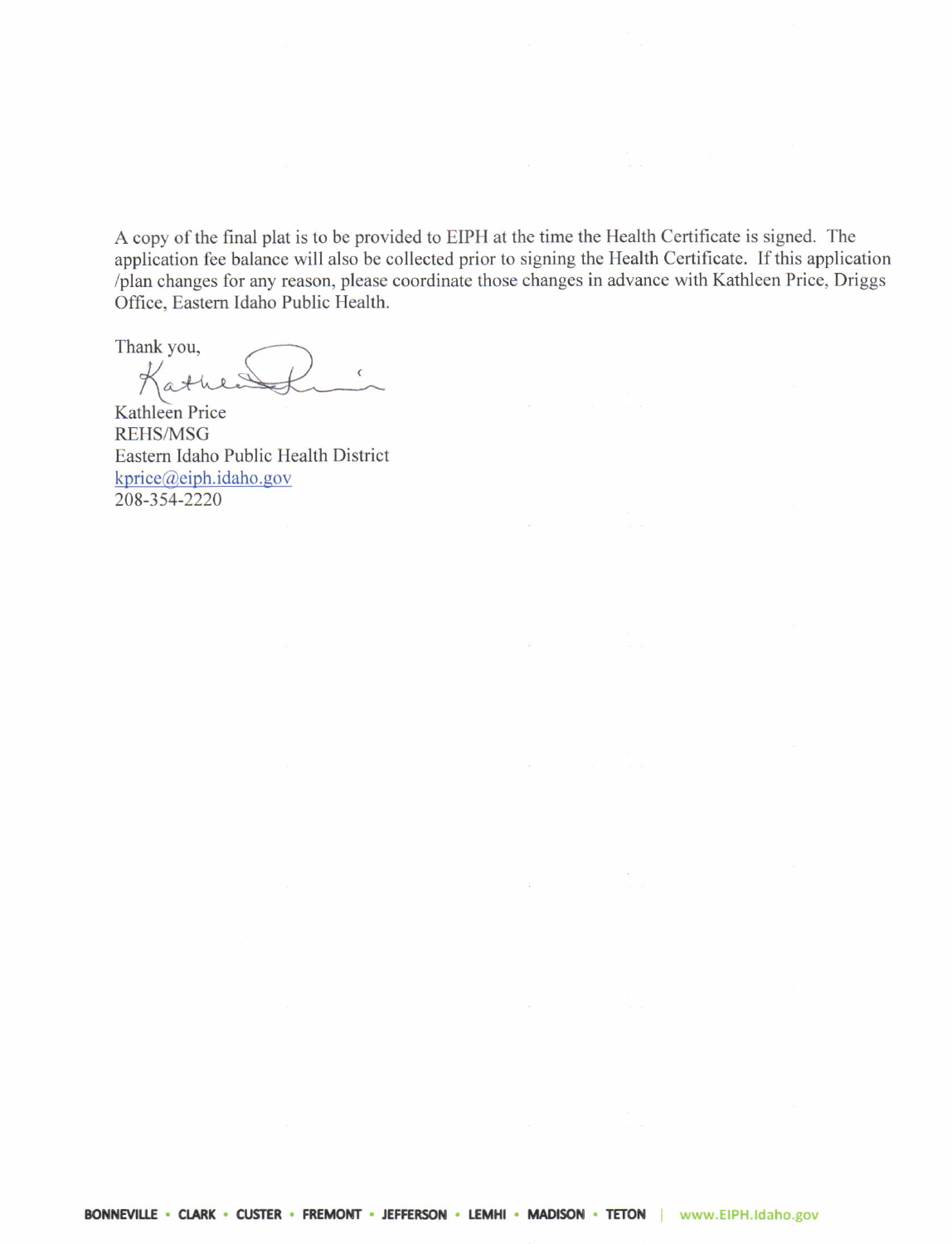